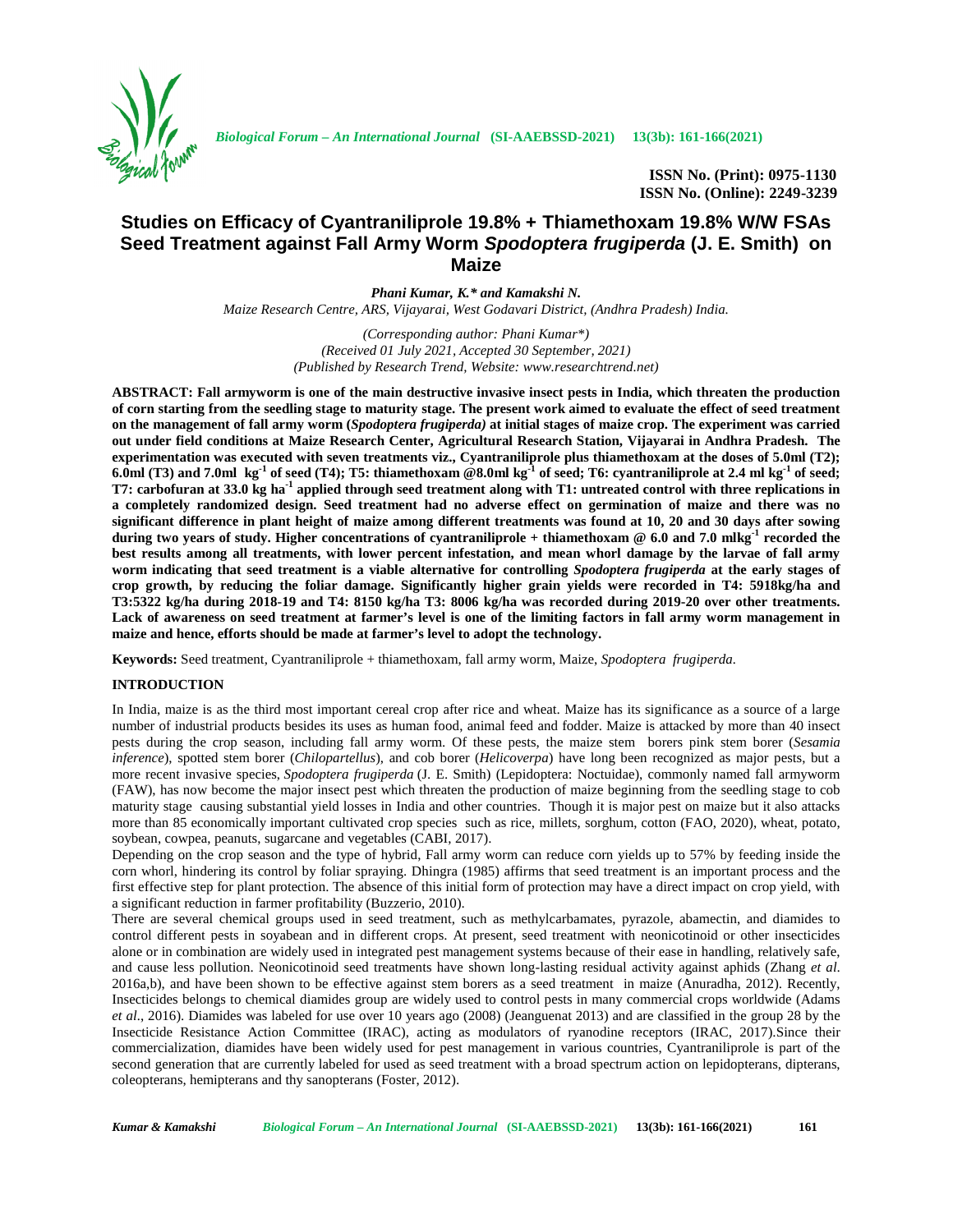Although, thiamethoxam mixed with other types of insecticides such as diamides have been used as seed treatment to control early season pests of maize in India and other countries, little information is available on the control efficacy of these registered insecticides against fall army worm or their effects on the natural enemies of FAW, and their impacts on corn growth, development and yield. The present investigation was undertaken to compare the efficacy of different doses of Cyantraniliprole 19.8% + thiamthoxam 19.8% W/W FS and other insecticides used as seed treatments in the control of fall army worm and their impact on yields of corn under natural infestation .The data generated from this research can be used to determine the insecticide with highest efficiency as seed treatment against fall army worm in maize under natural field infestation.

# **MATERIALS AND METHODS**

The experiment was carried out at institutional farm, Agricultural Research Station, Vijayarai during *Rabi* 2018-19 and 2019- 20. After seed treatment, the maize seeds were sown in a plot size of  $25 \text{ m}^2$  with a spacing of  $75 \text{X} 20 \text{cm}$ . For treating maize seed, water and insecticides were mixed at right proportion for each treatment and transferred to the two liters plastic bags and vigorously shaken until complete coverage with the respective insecticides, by following the methodology proposed by Cunha *et al.,* (2015) and then seed are air dried. The experimental was laid with seven treatments with three replicates by following completely randomized design. The following treatments were used: T1 – untreated control without seed treatment, T2 – Cyantraniliprole 19.8% + Thiamethoxam 19.8% w/w FS @ 1.98 g a.i/kg seed (0.99+0.99) or 5.0ml per 1.0 kg<sup>-1</sup> of seed: T3 – Cyantraniliprole 19.8%+ Thiamethoxam 19.8% w/w FS @2.38 g a.i./kg seed (1.19+1.19) or @ 6.0ml  $\text{kg}^{-1}$  of seed; T4-Cyantraniliprole 19.8%+ Thiamethoxam 19.8% w/w FS @2.78a.i. kg<sup>-1</sup> seed (1.39+1.39) or @ 7.0ml  $\bar{kg}^{-1}$  of seed; T5-Cyantraniliprole 600FS @1.4 g a.i/ kg<sup>-1</sup> seed or @ 2.4 ml kg-1 seed; T6- Thiamethoxam 35 FS @2.4 g.a.ikg<sup>-1</sup> seed or @ 8.0ml kg<sup>-1</sup> seed ; T7- Carbofuran 3GR @1000 g a.i./ha @33 kg/ha (Table 1A.): T8 - Cyantraniliprole 19.8%+ Thiamethoxam 19.8% w/w FS @ 5.54 g a.i/kg seed (2.77+2.77) or @ 14.0ml kg<sup>-1</sup> of seed was evaluated for phytotoxicity studies (Table 1B). The crop was raised by following all agronomic practices recommended by Acharya N.G. Ranga Agricultural University. No additional insecticides were applied throughout the growing season of maize crop. Data on germination percentage was calculated at 10 and 20 days after sowing. treatments in the control of fall army worm<br>this research can be used to determine the is<br>nder natural field infestation.<br>ch Station, Vijayarai during *Rabi* 2018-19 is<br><sup>2</sup>with a spacing of 75X20cm. For treating m<br>t and t

Germination percentage =  $\frac{\text{Number of seeds germinated in each treatment}}{\text{Total number of seeds sown in each treatment}} \times 100$ 

Plant height was measured by using measuring scale on randomly selected 10 plants in all the treatments at 10 DAS, 20 DAS and 30 DAS.

Infested maize plants by fall army worm were recorded on whole plot basis at 10, 15, 20 Days after sowing (DAS).

Per cent plant infestation (
$$
\%
$$
) =  $\frac{\text{Number of plants damaged by fall army worm}}{\text{×100}}$ 

Per cent plant infestation (%) =  $\frac{1}{\text{Total number of plants in each treatment}}$ 

Foliar damage was recorded from twenty randomly selected plants at 14, 21 and 28 days after sowing based on mean whorl feeding injury in terms of visual score (0-9 scale) (Davis and Williums1992). The cobs in all treatments were harvested by leaving the border rows, shelled and cleaned. Grain yield from the net plot of each treatment was taken, dried, weighed and converted to kg ha-1 and are subjected to statistical analysis by using ANOVA.

| 1A) Treatment Details for Evaluation of Bio-efficacy of Cyantraniliprole 19.8%+ Thiamethoxam % W/W FS in Corn. |  |
|----------------------------------------------------------------------------------------------------------------|--|
|                                                                                                                |  |

| Tr. No.        | Treatments*                                                     | <b>DOSAGE</b>     | <b>Remarks</b>                      |              |
|----------------|-----------------------------------------------------------------|-------------------|-------------------------------------|--------------|
|                |                                                                 | a.i(g)/ha         | Formulation $\text{mI/g}/\text{ha}$ |              |
| T <sub>1</sub> | Untreated check                                                 |                   | _                                   | Bio-efficacy |
| T <sub>2</sub> | Cyantraniliprole $19.8\%$ +<br>Thiamethoxam 19.8% w/w<br>FS     | $1.98(0.99+0.99)$ | 5.0                                 | Bio-efficacy |
| T <sub>3</sub> | Cyantraniliprole $19.8\%$ +<br>Thiamethoxam $19.8\%$ w/w<br>FS. | $2.38(1.19+1.19)$ | 6.0                                 | Bio-efficacy |
| T <sub>4</sub> | Cyantraniliprole $19.8\%$ +<br>Thiamethoxam 19.8% w/w<br>FS     | $2.78(1.39+1.39)$ | 7.0                                 | Bio-efficacy |
| T <sub>5</sub> | Cyantraniliprole 600FS                                          | 1.4               | 2.4                                 | Bio-efficacy |
| T <sub>6</sub> | Thiamethoxam 35 FS                                              | 2.4               | 8.0                                 | Bio-efficacy |
| T <sub>7</sub> | Carbofuran 3 GR                                                 | $1000$ g a.i./ha  | $33 \text{ kg/ha}.$                 | Bio-efficacy |

| 1B) Treatment details for evaluation of phytotoxicity of cyantraniliprole 19.8% + thiamethoxam 19.8% w/w FS. |
|--------------------------------------------------------------------------------------------------------------|
|--------------------------------------------------------------------------------------------------------------|

| <b>Treatment Number</b> | Treatments*                                        | Dose/ha $(g \text{ or } ml)$ |                    |  |  |
|-------------------------|----------------------------------------------------|------------------------------|--------------------|--|--|
|                         |                                                    | a.ı                          | <b>Formulation</b> |  |  |
|                         | Untreated check                                    |                              |                    |  |  |
| T <sub>2</sub>          | Cvantraniliprole 19.8% + Thiamethoxam 19.8% w/w FS | $1.98(0.99+0.99)$            | 5.0                |  |  |
| T3                      | Cvantraniliprole 19.8% + Thiamethoxam 19.8% w/w FS | $2.38(1.19+1.19)$            | 6.0                |  |  |
| T <sub>4</sub>          | Cvantraniliprole 19.8% + Thiamethoxam 19.8% w/w FS | $2.78(1.39+1.39)$            | 7.0                |  |  |
| T8                      | Cyantraniliprole 19.8% + Thiamethoxam 19.8% w/w FS | $5.54(2.77+2.77)$            | 14.0               |  |  |

Phytotoxicity was assessed by visual observations. Ten plants in each treatment replicated thrice were observed critically at  $0<sup>th</sup>$ , ,  $1<sup>st</sup>$ , 3, 5, 7 and 10 days after germination in T2: Cyantraniliprole 19.8% + Thiamethoxam 19.8% w/w FS @ 5.0 ml kg<sup>-1</sup>, T3: Cyantraniliprole 19.8% + Thiamethoxam 19.8% w/w FS @ 6.0ml kg<sup>-1</sup>, T4: Cyantraniliprole 19.8% + Thiamethoxam 19.8% w/w FS @ 7.0ml kg-1 , T8: Cyantraniliprole 19.8%+ Thiamethoxam 19.8% w/w FS @ 14.0 ml kg-1 and T1: Untreated Controlforchlorosis & vein clearing , wilting & necrosis, stunting & leaf injury, epinasty and hyponasty and were graded on 0-10 point phytotoxicity scale.

*Kumar & Kamakshi Biological Forum – An International Journal* **(SI-AAEBSSD-2021) 13(3b): 161-166(2021) 162**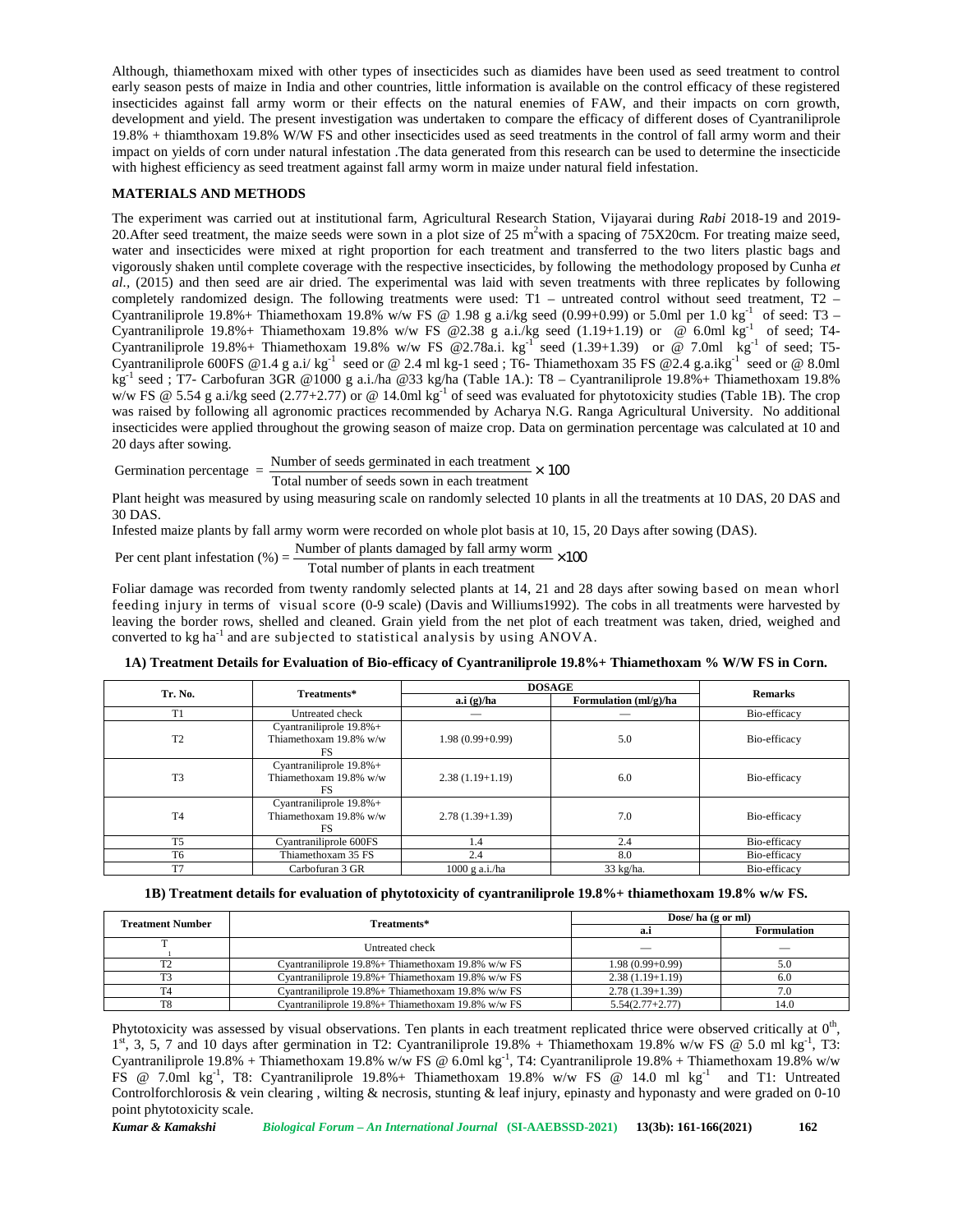## **RESULTS AND DISCUSSION**

Results obtained during two years of study showed that seed germination was ranged from 93.63 to 97.33% during *rabi*, 2018-19 and 88.33% to 94.67% during *rabi,* 2019-20. Percent germination was statistically insignificant among all the treatments. Hence, Seed treatment had no significant effect on germination (Table 1). Plant height ranged from 12.00 to 15.67 cm; 24.80 cm to 26.07 cm. and 41.00 cm to 48.67 cm at 10, 20 and 30 days after sowing respectively, during 2018-19. Similarly, Plant height ranged between 12.83 to 15.60cm; 22.27 to 28.70 cm and 44.50 to 49.90cm after 10, 20 and 30 days after sowing during 2019-20. No significant difference in plant height among different treatments was found at 10,20 and 30 days after sowing during two years of study. Hence, treatments had no effect on plant height at 10, 20 and 30 days after sowing (Table 2). Our results clearly indicates that seed treatments had no negative influence on the germination percentage and seedling characteristics like height of the corn. Our results closely followed the results of Wilde *et al.* 2007 who reported that neonicotinoid seed treatments cause no differences in crop seedling growth indicators including seed germination, and the primary root length, weight, and height of corn seedlings. No significant variation in germination and plant height was found among seed treated plots of maize with anthranilic diamides (Alam *et al.,* 2020).

|           |                                                       |                               | % of germination |                  |  |  |
|-----------|-------------------------------------------------------|-------------------------------|------------------|------------------|--|--|
| Tr. No.   | <b>Treatments</b>                                     | <b>Dosage</b><br>(ml/kg seed) | 2018-19          | 2019-20          |  |  |
| T1        | Untreated check                                       |                               | 93.67 (75.57)    | 93.33 (75.36)    |  |  |
| <b>T2</b> | Cyantraniliprole $19.8\%$ + Thiamethoxam 19.8% w/w F  |                               | 94.33 (78.72)    | 96.67 (83.85)    |  |  |
| <b>T3</b> | Cyantraniliprole $19.8\%$ + Thiamethoxam 19.8% w/w FS |                               | 96.00 (81.12)    | 92.33 (74.66)    |  |  |
| <b>T4</b> | Cyantraniliprole $19.8\%$ + Thiamethoxam 19.8% w/w FS |                               | 97.00 (81.92)    | 89.67 (71.58)    |  |  |
| <b>T5</b> | Cyantraniliprole 600FS                                | 2.4                           | 94.67 (77.05)    | 88.33 (70.13)    |  |  |
| T6        | Thiamethoxam 35 FS                                    |                               | 94.00 (76.32)    | 88.67 (70.75)    |  |  |
| T7        | Carbofuran 3 GR                                       | 33 kg/ha.                     | 93.63 (75.48)    | 94.67 (76.70)    |  |  |
| T8        | Cyantraniliprole $19.8\%$ + Thiamethoxam 19.8% w/w FS | 14                            | 97.33 (82.54)    | 94.67<br>(77.75) |  |  |
|           | <b>F-test</b>                                         |                               | <b>NS</b>        | <b>NS</b>        |  |  |
|           | $CD(P=0.05)$                                          |                               |                  |                  |  |  |
|           | $CV(\%)$                                              |                               | 8.72             | 7.33             |  |  |

**Table 1: Effect of seed treatment Cyantraniliprole 19.8% + Thiamethoxam 19.8% w/w FS against germination percentage of maize during 2018-19 & 2019-20.**

# **Table 2: Effect of seed treatment Cyantraniliprole 19.8% + Thiamethoxam 19.8% w/w FS against seedling height of maize during 2018-19 & 2019-20.**

|                |                                                           |                     | 2018-19       |                        | 2019-20       |               |                        |               |  |
|----------------|-----------------------------------------------------------|---------------------|---------------|------------------------|---------------|---------------|------------------------|---------------|--|
| Tr.No.         | <b>Treatments</b>                                         | <b>Dosage</b>       |               | Plant Height (in cm.)* |               |               | Plant Height (in cm.)* |               |  |
|                |                                                           | (ml/kg)             | <b>10 DAS</b> | <b>20 DAS</b>          | <b>30 DAS</b> | <b>10 DAS</b> | <b>20 DAS</b>          | <b>30 DAS</b> |  |
| T1             | Untreated check                                           |                     | 12.67         | 25.47                  | 44.33         | 12.83         | 24.27                  | 47.67         |  |
| T <sub>2</sub> | (Cyantraniliprole $19.8\%$ +<br>Thiamethoxam 19.8% w/w FS | 5                   | 12.83         | 24.80                  | 41.00         | 13.93         | 24.77                  | 48.17         |  |
| T <sub>3</sub> | Cyantraniliprole $19.8\%$ +<br>Thiamethoxam 19.8% w/w FS  | 6                   | 12.53         | 25.93                  | 41.43         | 13.87         | 25.00                  | 47.23         |  |
| T <sub>4</sub> | Cyantraniliprole $19.8\%$ +<br>Thiamethoxam 19.8% w/w FS  | 7                   | 14.67         | 25.73                  | 48.37         | 13.53         | 27.17                  | 46.43         |  |
| T <sub>5</sub> | Cyantraniliprole 600FS                                    | 2.4                 | 12.00         | 25.40                  | 41.20         | 14.07         | 25.30                  | 46.77         |  |
| T <sub>6</sub> | Thiamethoxam 35 FS                                        | 8                   | 12.00         | 25.00                  | 38.60         | 14.87         | 28.70                  | 44.50         |  |
| T7             | Carbofuran 3 GR                                           | $33 \text{ kg/ha}.$ | 12.42         | 23.20                  | 41.50         | 15.13         | 22.27                  | 48.07         |  |
| T <sub>8</sub> | Cyantraniliprole 19.8%+<br>Thiamethoxam 19.8% w/w FS      | 14                  | 15.67         | 26.07                  | 48.67         | 15.60         | 23.30                  | 49.90         |  |
| F-test         |                                                           |                     | <b>NS</b>     | <b>NS</b>              | <b>NS</b>     | <b>NS</b>     | <b>NS</b>              | <b>NS</b>     |  |
| $CD(P=0.05)$   |                                                           |                     |               |                        | _             |               |                        |               |  |
| $CV(\%)$       |                                                           |                     | 17.92         | 4.31                   | 15.66         | 18.1          | 11.3                   | 5.4           |  |
|                |                                                           |                     |               |                        |               |               |                        |               |  |

**NS-**Non-significant ; \*Mean of three replications

**Percent Plant Infestation by Fall Army Worm:** Experimental results showed that the efficacy of the Cyantraniliprole 19.8%+ Thiamethoxam 19.8% w/w FS against fall army worm was increased with the increase in concentration of the insecticide. In 2018-19, Cyantraniliprole 19.8%+ Thiamethoxam 19.8% w/w FS@ 7.0ml and 6.0 ml/kg seed as seed treatment exhibited excellent efficacy against fall army worm by achieving significantly greater control than was observed in the untreated and other insecticide-treated groups (Table 3 and 4). The results in 2019-20 were similar to those from 2018-19. Percent plant infestation by fall army worm was ranged from  $0.51$  to  $29.29$  and  $5.30$  to  $39.14$  at 10 DAS and 15 DAS during  $2018-19$ ; 10.88 to  $34.82$  and 22.09 to 53.83 at 10 DAS and 15 DAS respectively during 2019-20.

Lowest percent plant infestation (0.51 & 5.30) was observed in T4: Cyantraniliprole 19.8% + Thiamethoxam 19.8% w/w [FS@7.0ml/](mailto:FS@7.0ml)kg seed and T3: Cyantraniliprole 19.8% + Thiamethoxam 19.8% w/w FS @ 6.0ml/kg seed (1.52  $\&$  5.81) at 10 and 15 DAS respectively and both the treatments were at par and significantly different from other treatments during 2018-19. Similar results were found in 2019 -20, showed that lowest percent plant infestation was recorded in T4: Cyantraniliprole 19.8%+ Thiamethoxam 19.8% w/w FS @ 7.0ml/kg seed. (10.88 & 22.09) significantly followed byT3: Cyantraniliprole 19.8%+ Thiamethoxam 19.8% w/w FS  $\omega$  6.0ml/kg seed (14.55 & 26.22) and are significantly different from other treatments at 10 DAS & 15 DAS. Highest percent infestation of fall army worm 29.29, 39.14, 34.82 and 53.83 was recorded in untreated Control at 10 and 15 DAS during 2018-19 & 2019-20 respectively (Table 3).Percent plant infestation by fall army worm was increased

*Kumar & Kamakshi Biological Forum – An International Journal* **(SI-AAEBSSD-2021) 13(3b): 161-166(2021) 163**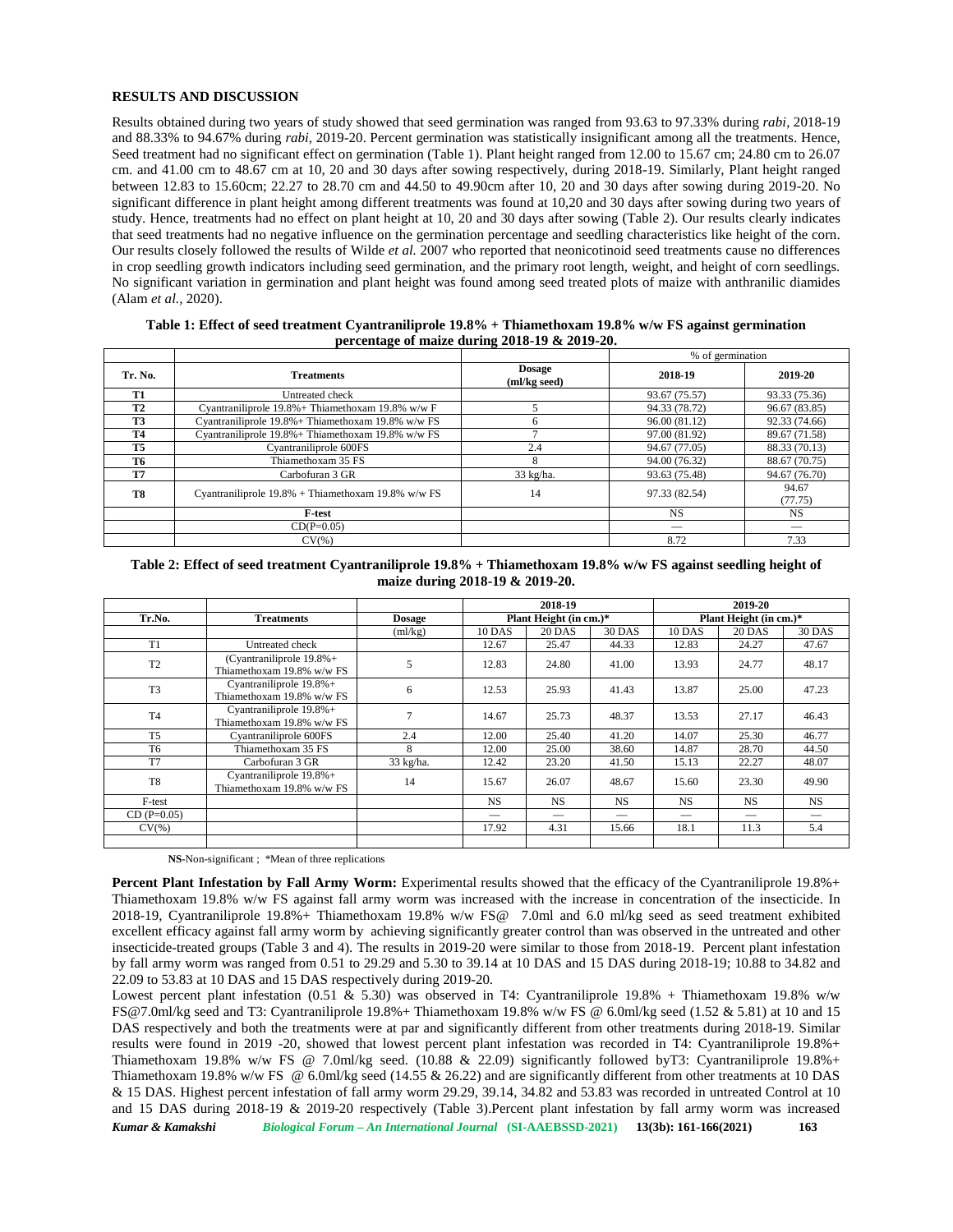drastically from 15 days after sowing. It ranged between 97.70 to 100.0 during 2018-19 and 94.35 to 100.0 during 2019-20 at 20 DAS. However, no significant difference was foundin percent plant infestation by fall army worm among the treatments at 20 DAS during both the years of our study.

High percent reduction of plant infestation(% ROC) by fall army worm over control was achieved in T4: Cyantraniliprole 19.8%+ Thiamethoxam 19.8% w/w FS)@ 7.0 ml/kg seed (86.45 %,) followed by T3: Cyantraniliprole 19.8%+ Thiamethoxam 19.8% w/w FS)@6.0ml/kg seed (85.15 %) at 15 DAS during 2018-19 and more than 50 % reduction over control was attained in both T4:Cyantraniliprole 19.8%+ Thiamethoxam 19.8% w/w FS)@ 7.0 ml/kg seed & T3: Cyantraniliprole 19.8%+ Thiamethoxam 19.8% w/w FS)@6.0ml/kg seed during 2019-20 (Table 3).

**Table 3: Effect of different doses of Cyantraniliprole 19.8% + Thiamethoxam 19.8% w/w FS on Percent infestation by fall army worm in Maize during** *Rabi,* **2018-19 and 2019-20.**

| S.No. | <b>Treatments</b>                                                 | <b>Dosage</b> | 2018-19          |                                 |       | 2019-20                               |                  |                  |       |                  |  |  |
|-------|-------------------------------------------------------------------|---------------|------------------|---------------------------------|-------|---------------------------------------|------------------|------------------|-------|------------------|--|--|
|       |                                                                   | g a.i/ha      |                  | Mean Percent Infestation (%) ** |       |                                       |                  |                  |       |                  |  |  |
|       |                                                                   |               | <b>10 DAS</b>    | 15 DAS                          | % ROC | <b>20 DAS</b>                         | <b>10 DAS</b>    | 15 DAS           | % ROC | <b>20 DAS</b>    |  |  |
| Ι.    | Untreated check                                                   |               | 29.29<br>(32.74) | 39.14<br>(38.70)                |       | 100.00<br>$(90.00)*$                  | 34.82<br>(35.92) | 53.83<br>(47.19) |       | 97.42<br>(82.42) |  |  |
| 2.    | Cyantraniliprole<br>$19.8\% +$<br>Thiamethoxam 19.8%<br>$w/w$ FS  | 5             | 6.57<br>(14.30)  | 11.87<br>(20.02)                | 69.67 | 99.90<br>(88.27)                      | 21.80<br>(27.71) | 37.66<br>(37.84) | 30.04 | 97.61<br>(83.15) |  |  |
| 3.    | Cyantraniliprole<br>$19.8\% +$<br>Thiamethoxam 19.8%<br>$w/w$ FS  | 6             | 1.52<br>(5.70)   | 5.81<br>(13.79)                 | 85.15 | 98.70<br>(82.86)                      | 14.55<br>(22.06) | 26.22<br>(30.73) | 51.29 | 94.49<br>(78.90) |  |  |
| 4.    | Cyantraniliprole<br>$19.8\% +$<br>Thiamethoxam 19.8%<br>$w/w$ FS) | 7             | 0.51<br>(2.36)   | 5.30<br>(13.03)                 | 86.45 | 97.70<br>(81.01)                      | 10.88<br>(19.06) | 22.09<br>(27.96) | 58.96 | 94.35<br>(76.48) |  |  |
| 5.    | Cyantraniliprole<br>600FS                                         | 2.4           | 4.29<br>(11.91)  | 10.35<br>(18.67)                | 73.55 | 98.70<br>(82.30)                      | 21.01<br>(27.19) | 39.43<br>(38.87) | 26.75 | 95.37<br>(77.85) |  |  |
| 6.    | Thiamethoxam 35 FS                                                | 8             | 23.74<br>(29.04) | 35.61<br>(36.55)                | 9.01  | 98.50<br>(86.55)                      | 27.31<br>(31.49) | 46.01<br>(42.69) | 14.52 | 96.96<br>(80.08) |  |  |
| 7.    | Carbofuran 3 GR                                                   | 33 kg/ha.     | 28.28<br>(32.06) | 38.64<br>(38.40)                | 1.27  | 99.60<br>(90.00)                      | 31.01<br>(33.79) | 50.56<br>(45.3)  | 6.07  | 100.00<br>(90.0) |  |  |
|       | F-Test                                                            |               | Sig              | Sig                             |       | <b>NS</b>                             | Sig              | Sig              |       | <b>NS</b>        |  |  |
|       | $CD(P=0.05)$                                                      |               | 6.9              | 4.96                            |       | $\hspace{1.0cm} \rule{1.5cm}{0.15cm}$ | 6.03             | 5.322            |       |                  |  |  |
|       | $CV(\%)$                                                          |               | 20.94            | 10.78                           |       | 6.76                                  | 11.91            | 7.65             |       | 6.37             |  |  |

DAS: Days after sowing \* Arc sine values, \*\* Mean of three replications, %ROC: Reduction over control

Leaf damage: Leaf damage was measured in terms of whorl feeding injury as per Davis scale(0 to 9), all the treatments showed whorl injury rating <5.0and < 4 upto 14 DAS during 2018-19 and 2019-20 respectively and thereafter, the leaf damage increased. Lowest leaf damage was noticed in T4:Cyantraniliprole 19.8% Thiamethoxam 19.8% w/w FS@ 7.0ml/kg seed with injury ratings of 2.36, 3.26 and 4.09 followed by T3: Cyantraniliprole 19.8%+ Thiamethoxam 19.8% w/w FS @ 6.0ml/kg seed with injury ratings of 2.50, 3.44 and 4.26 at 14, 21 and 28 DAS respectively, during 2018-19. Similar trend was noticed during 2019- 20 also with a lowest injury rating of 1.69, 2.39 and 2.89 in T4: Cyantraniliprole 19.8%+ Thiamethoxam 19.8% w/w FS@ 7.0ml/kg seed which are at par with T3: Cyantraniliprole 19.8%+ Thiamethoxam 19.8% w/w FS @ 6.0ml/kg seed with injury ratings of 1.93, 2.64 and 3.08. and are significantly different from other treatments.(Table no: 4).Over all mean of leaf damage with a visual score of 3.24 & 3.40 during 2018-19; 2.32 & 2.55 during 2019-20 was noticed in T4: Cyantraniliprole 19.8%+ Thiamethoxam 19.8% w/w FS@7ml/kg seed & T3: Cyantraniliprole 19.8%+ Thiamethoxam 19.8% w/w FS @ 6.0ml/kg seed against to untreated control with a score of 5.74 & 4.64 during 2018-19 & 2019-20respectively,which indicates that leaf damage during 2019-20 was higher compared to 2018-19 (Table 4).

**Table 4: Effect of seed treatment against mean leaf damage by fall army worm in maize during 2018-19 & 2019-20.**

|                   |                                                                |               |                         |           | 2018-19          |      |                  |                          | 2019-20   |      |  |
|-------------------|----------------------------------------------------------------|---------------|-------------------------|-----------|------------------|------|------------------|--------------------------|-----------|------|--|
|                   |                                                                | <b>Dosage</b> | Mean leaf damage(Score) |           |                  |      |                  | Mean leaf damage (Score) |           |      |  |
| <b>Treatments</b> |                                                                |               | 14<br>DAS               | 21<br>DAS | 28<br><b>DAS</b> | mean | 14<br><b>DAS</b> | 21<br><b>DAS</b>         | 28<br>DAS | Mean |  |
| T1                | Untreated check                                                | --            | 4.31                    | 5.57      | 7.35             | 5.74 | 3.43             | 4.59                     | 5.90      | 4.64 |  |
| T <sub>2</sub>    | Cyantraniliprole 19.8%+<br>Thiamethoxam 19.8% w/w<br><b>FS</b> | 5             | 3.11                    | 4.25      | 5.22             | 4.19 | 2.42             | 3.32                     | 3.93      | 3.22 |  |
| T <sub>3</sub>    | Cyantraniliprole $19.8\%$ +<br>Thiamethoxam 19.8% w/w<br>FS.   | 6             | 2.36                    | 3.44      | 4.26             | 3.40 | 1.93             | 2.64                     | 3.08      | 2.55 |  |
| T <sub>4</sub>    | Cyantraniliprole 19.8%+<br>Thiamethoxam 19.8% w/w<br><b>FS</b> | 7             | 2.50                    | 3.26      | 4.09             | 3.24 | 1.69             | 2.39                     | 2.89      | 2.32 |  |
| T <sub>5</sub>    | Cyantraniliprole 600FS                                         | 2.4           | 3.08                    | 4.19      | 5.12             | 4.13 | 2.35             | 3.23                     | 3.79      | 3.12 |  |
| T <sub>6</sub>    | Thiamethoxam 35 FS                                             | 8             | 4.58                    | 5.35      | 7.14             | 5.69 | 3.01             | 4.15                     | 5.38      | 4.18 |  |
| T <sub>7</sub>    | Carbofuran 3 GR                                                | 33 kg/ha.     | 4.20                    | 5.28      | 6.39             | 5.29 | 3.09             | 4.27                     | 4.08      | 3.81 |  |
| F-test            |                                                                |               | Sig                     | Sig       | Sig              |      | Sig              | Sig                      | Sig       |      |  |
| $CD(P=0.05)$      |                                                                |               | 0.31                    | 0.59      | 0.61             |      | 0.38             | 0.55                     | 0.69      |      |  |
| $CV(\%)$          |                                                                |               | 4.99                    | 7.43      | 6.49             |      | 8.28             | 8.75                     | 9.22      |      |  |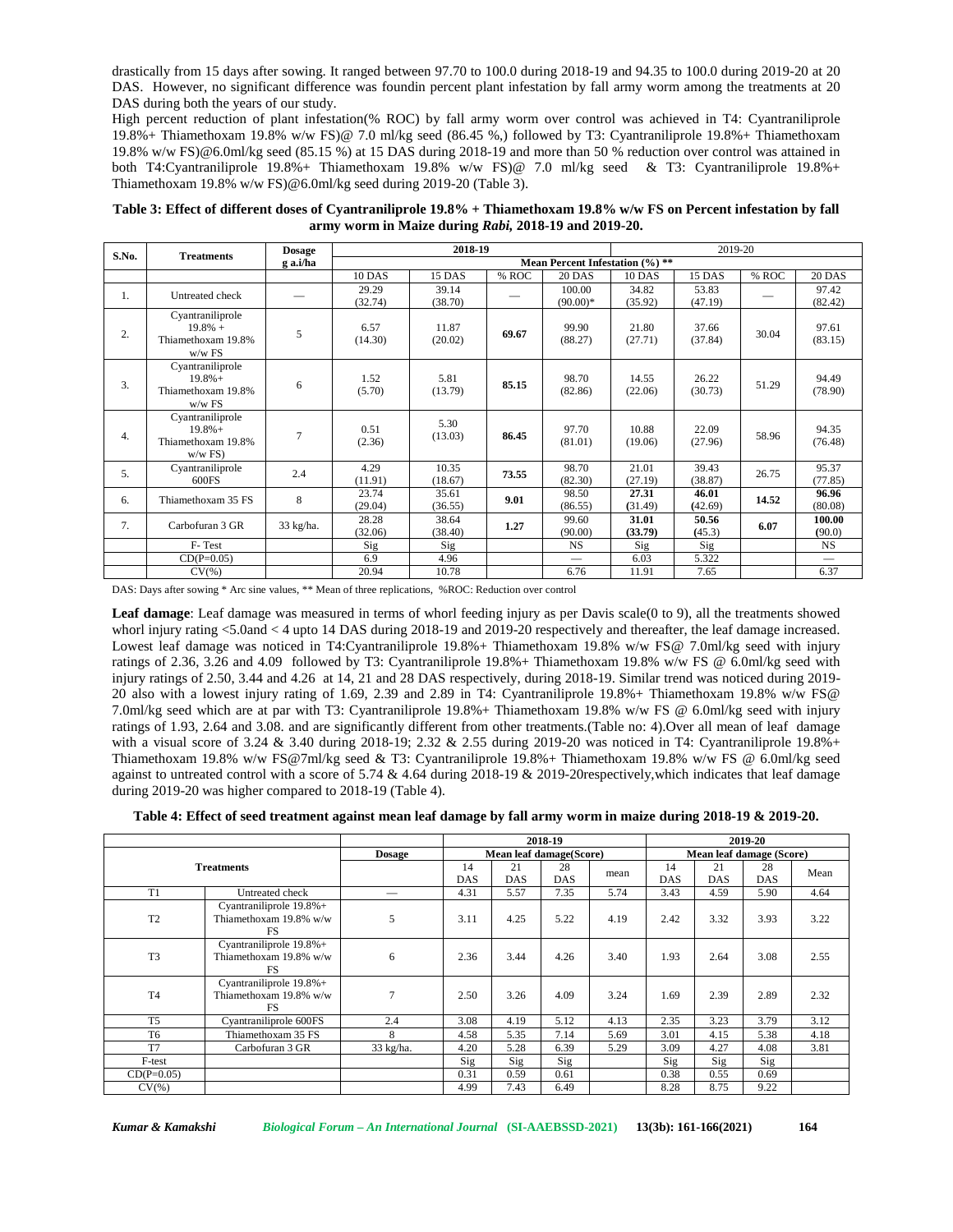Lower leaf damage and low percent plant infestation of fall army worm in maize was noticed in cyantraniliprole + thiamethoxam at 7.0 ml and 6.0 ml/kg seed treatments plots. It may be due to the translocation of insecticides and continuous upward conduction of cyantraniliprole + thiamethoxam at 7.0 ml and 6.0 ml/kg seed into leaves of corn plants when applied via seed treatment. The effectiveness of the seed treatment with cyantraniliprole + thiamethoxam against fall armyworm is in accordance with the findings of Pes *et al.,* 2020 who reported that the long residual effect of cyantraniliprole to control *S. frugiperda*,was observed, when applied as seed treatment in maize. Our results are strongly supported by different authors in different crops. Single application of insecticide to seeds can prevent fall army worm throughout the seedling stage because the strong upward conduction of neonicotinoids and anthralinicdiamides (Elbert *et al.*, 2008; Alford and Krupke 2017). Chanda *et al.,* 2021 reported that only 50% of fields with seed-coated maize with fortenza duo got infested with fall army worm against 80% in the control and also reported that fall army worm infestations occurred about two weeks later in fields with seed-coated maize than in untreated maize plots. Thrash *et al*., (2013) reported that the use of chlorantraniliprole and cyantraniliprole as seed treatments reduced the need for foliar sprays against fall army worm in soya bean. Cyantraniliprole seed treatment at a dosage of 2.0 g.a.i kg<sup>-1</sup> seed significantly reduced *A. ipsilon* infestation compared to chlorantraniliprole and clothianidin seed treatments in corn fields (Zhang *et al,* 2019). Further data obtained in this study shows that the insecticidal treatments thiamethoxam (T6), and Carbofuran (T7) did not differ statistically from the untreated control (T1) and this is in conformity with the report of Albuquerque *et al.,* (2006) that the seed treatment with thiamethoxam did not prevent fall army worm infestation in corn. Further, thiodicarb and clothianid in reduced the number of plants cut or injured by fall army worm, but chlorpyrifos, fipronil and thiamethoxam (Camillo *et al.,* 2005) and kerosene (Portillo *et al.,* 1994) were not effective in laboratory. The application of the insecticide thiamethoxam (Cruiser®) through seed treatment showed the lowest control efficiency of *Spodoptera frugiperda* during the evaluation period in soybean plants(Triboni *et al.,* 2019).

**Phytotoxicity:** The results showed that T2: Cyantraniliprole 19.8% + Thiamethoxam 19.8% w/w FS@ 5.0ml/kg seed T3: Cyantraniliprole 19.8% + Thiamethoxam 19.8% w/w FS@ 6.0ml/ kg seed T4: Cyantraniliprole 19.8% + Thiamethoxam 19.8% w/w FS@ 7.0ml/ kg seed, T8: Cyantraniliprole 19.8%+ Thiamethoxam 19.8% w/w FS@ 14.0 ml/kg and T1: Untreated Control not shown any phytotoxic symptoms like chlorosis, vein clearing, wilting, necrosis,stunting, leaf injury, epinasty and hyponasty during *rabi*,2018-19 and *rabi,*2019-20. Hence it is safe to use the insecticide in maize without causing phytotoxic symptoms (Table 5).

| Table 5: Phytotoxicity data on chlorosis, vein clearing, wilting, necrosis, stunting, leaf injury, e pinasty and hyponasty |  |
|----------------------------------------------------------------------------------------------------------------------------|--|
| during 2018-19 and 2019-20.                                                                                                |  |

| Tr. No.<br><b>Treatments</b> |                                                       |                            | Days of observation |  |  |  |  |    |  |
|------------------------------|-------------------------------------------------------|----------------------------|---------------------|--|--|--|--|----|--|
|                              |                                                       | Dosage $(g \nabla a.i/ha)$ |                     |  |  |  |  | 10 |  |
|                              | Untreated check                                       |                            |                     |  |  |  |  |    |  |
| T <sub>2</sub>               | Cvantraniliprole $19.8\%$ + Thiamethoxam 19.8% w/w FS | $1.98(0.99+0.99)$          |                     |  |  |  |  |    |  |
| T3                           | Cvantraniliprole 19.8% + Thiamethoxam 19.8% w/w FS    | $2.38(1.19+1.19)$          |                     |  |  |  |  |    |  |
| T4                           | Cvantraniliprole $19.8\%$ + Thiamethoxam 19.8% w/w FS | $2.78(1.39+1.39)$          |                     |  |  |  |  |    |  |
| T <sub>8</sub>               | Cvantraniliprole $19.8\%$ + Thiamethoxam 19.8% w/w FS | $5.54(2.77+2.77)$          |                     |  |  |  |  |    |  |

**Yield:** Significantly higher grain yields were recorded in T4: Cyantraniliprole 19.8% + Thiamethoxam 19.8% w/w FS)@7.0ml/kg seed (5918 kg/ha) and T3: Cyantraniliprole 19.8% + Thiamethoxam 19.8% w/w FS@ 6.0 ml/kg seed (5322kg/ha) during 2018-19. During *rabi,* 2019-20 highest grain yield of 8150 kg/ha was recorded in T4: Cyantraniliprole 19.8% + Thiamethoxam 19.8% w/w [FS@7.0ml](mailto:FS@7.0ml)/kg seed which is on par with T3:Cyantraniliprole 19.8%+ Thiamethoxam 19.8% w/w FS@ 6.0 ml/kg seed (8006 kg/ha) and are significantly different from other treatments. The lowest yield of 2114 kg/ha and 6149 kg/ha was recorded in untreated check during 2018-19 & 2019-20 (Table 6).

#### **Table 6: Effect of seed treatment of Cyantraniliprole 19.8% + Thiamethoxam 19.8% w/w FS on Yield in Maize during 2018-19 & 2019-20.**

|                | <b>Treatments</b>                                   | Dosage (ml/ha)      | Yield (Kg/ha) |         |
|----------------|-----------------------------------------------------|---------------------|---------------|---------|
|                |                                                     |                     | 2018-19       | 2019-20 |
| T1             | Untreated check                                     | _                   | 2114          | 6149    |
| T <sub>2</sub> | Cyantraniliprole 19.8% + Thiamethoxam 19.8% w/w FS  | 5.0                 | 3321          | 7090    |
| T <sub>3</sub> | Cyantraniliprole 19.8% + Thiamethoxam 19.8% w/w FS  | 6.0                 | 5322          | 8006    |
| T <sub>4</sub> | Cyantraniliprole 19.8% + Thiamethoxam 19.8% w/w FS) | 7.0                 | 5918          | 8150    |
| T <sub>5</sub> | <b>Cyantraniliprole 600FS</b>                       | 2.4                 | 3342          | 7355    |
| T <sub>6</sub> | Thiamethoxam 35 FS                                  | 8.0                 | 2576          | 6171    |
| T7             | Carbofuran 3 GR                                     | $33 \text{ kg/ha}.$ | 3104          | 6816    |
|                | F-test                                              |                     | Sig           | Sig     |
|                | $CD(P=0.05)$                                        |                     | 799           | 647     |
|                | $CV(\% )$                                           |                     | 12.35         |         |

Higher grain yield was realized in higher doses of insecticide Cyantraniliprole 19.8% + Thiamethoxam 19.8% w/w FS @7.0ml/kg seed and 6.0 ml/kg seed. It can be attributed to the reason that lower percent plant infestation and less foliar damage resulted in more cob weight in these treatments compared to other treatments. During two years of study, yields of maize during 2018-19 were much lower than 2019-20 due to severe leaf damage in 2018 with injury ratings up to 5.57 and 7.35 at 21 DAS and 28 DAS. Yields of T4: Cyantraniliprole 19.8%+ Thiamethoxam 19.8% w/w FS@ 7.0ml/kg seed and T3: Cyantraniliprole 19.8%+ Thiamethoxam 19.8% w/w FS@ 6.0ml/kg seed didn't differ statistically. Hence a lower dose of T3: Cyantraniliprole 19.8%+ Thiamethoxam 19.8% w/w FS @ 6.0ml/kg can be recommended as seed treatment for control of fall army worm. Further, it protects the seedlings upto 3-4 weeks after sowing based on leaf damage.

## **CONCLUSION**

*Kumar & Kamakshi Biological Forum – An International Journal* **(SI-AAEBSSD-2021) 13(3b): 161-166(2021) 165**